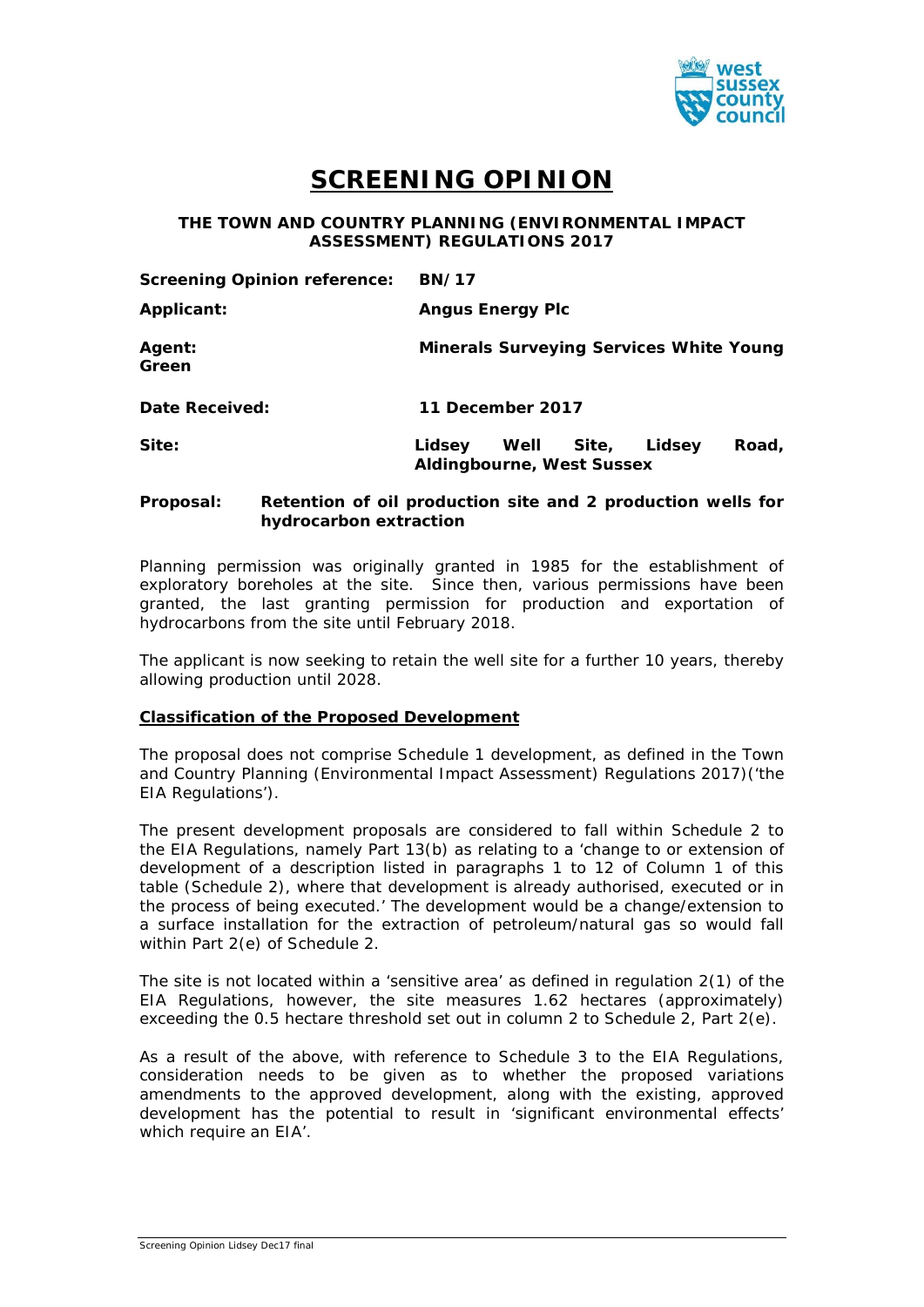

| <b>Characteristics of Development</b>                    |                                                                                                                                                                                                                                                                    |  |
|----------------------------------------------------------|--------------------------------------------------------------------------------------------------------------------------------------------------------------------------------------------------------------------------------------------------------------------|--|
| Development Area                                         | Site area $-1.62$ hectares including the pad and access road.                                                                                                                                                                                                      |  |
| Nature / Scale / Design of Whole<br>Development          | The proposed development would result in retaining the site<br>for additional 10 year period, thereby allowing the production<br>of oil and gas to continue.                                                                                                       |  |
|                                                          | No further drilling is proposed as the boreholes are already in<br>place. There would be no changes to the orientation,<br>location or types of plant within the site. There would be no<br>physical extension to the site, nor an intensification of<br>activity. |  |
|                                                          | The proposed extension in time is sought to allow for the<br>remaining reserves to be extracted.                                                                                                                                                                   |  |
|                                                          | No change to vehicular movements to / from the site is<br>proposed.                                                                                                                                                                                                |  |
| Other EU Environmental<br>Assessments Taken into Account | No EU Environmental Assessments that are reasonably<br>available were considered relevant in making this decision.                                                                                                                                                 |  |

|                                                                                                                                                                                                                               | Likely/Unlikely -<br>briefly describe                                                                                                                                                                                                                                                                      | Is this likely to result in a<br>significant effect?                                                                                                                                                             |
|-------------------------------------------------------------------------------------------------------------------------------------------------------------------------------------------------------------------------------|------------------------------------------------------------------------------------------------------------------------------------------------------------------------------------------------------------------------------------------------------------------------------------------------------------|------------------------------------------------------------------------------------------------------------------------------------------------------------------------------------------------------------------|
| 1. Will the development involve<br>actions that will cause physical<br>changes in the locality (topography,<br>land use, changes in waterbodies<br>$etc.$ )?                                                                  | Unlikely $-$ use of site is<br>existing and currently<br>active, albeit the<br>proposals are for an<br>extended temporary<br>period of 10 years.                                                                                                                                                           | No. No physical works are<br>proposed. No further drilling of<br>boreholes is requested.                                                                                                                         |
| 2. Will the development use natural<br>resources such as land, soil, water,<br>biodiversity, materials, or energy,<br>especially resources that are non-<br>renewable, in short supply or have<br>low capacity to regenerate? | Unlikely. Some non-<br>renewable fossil fuels<br>would be used by<br>vehicles travelling<br>to/from the site, and<br>generators used. Oil,<br>a fossil fuel, is the<br>primary target for<br>extraction, and gas<br>resulting from the<br>production, would be<br>flared so there would<br>be some impact. | No significant resource use<br>anticipated. Site is already in<br>existence extracting oil. The<br>scale of fossil fuel use would not<br>be so great as to be considered<br>to result in a 'significant effect'. |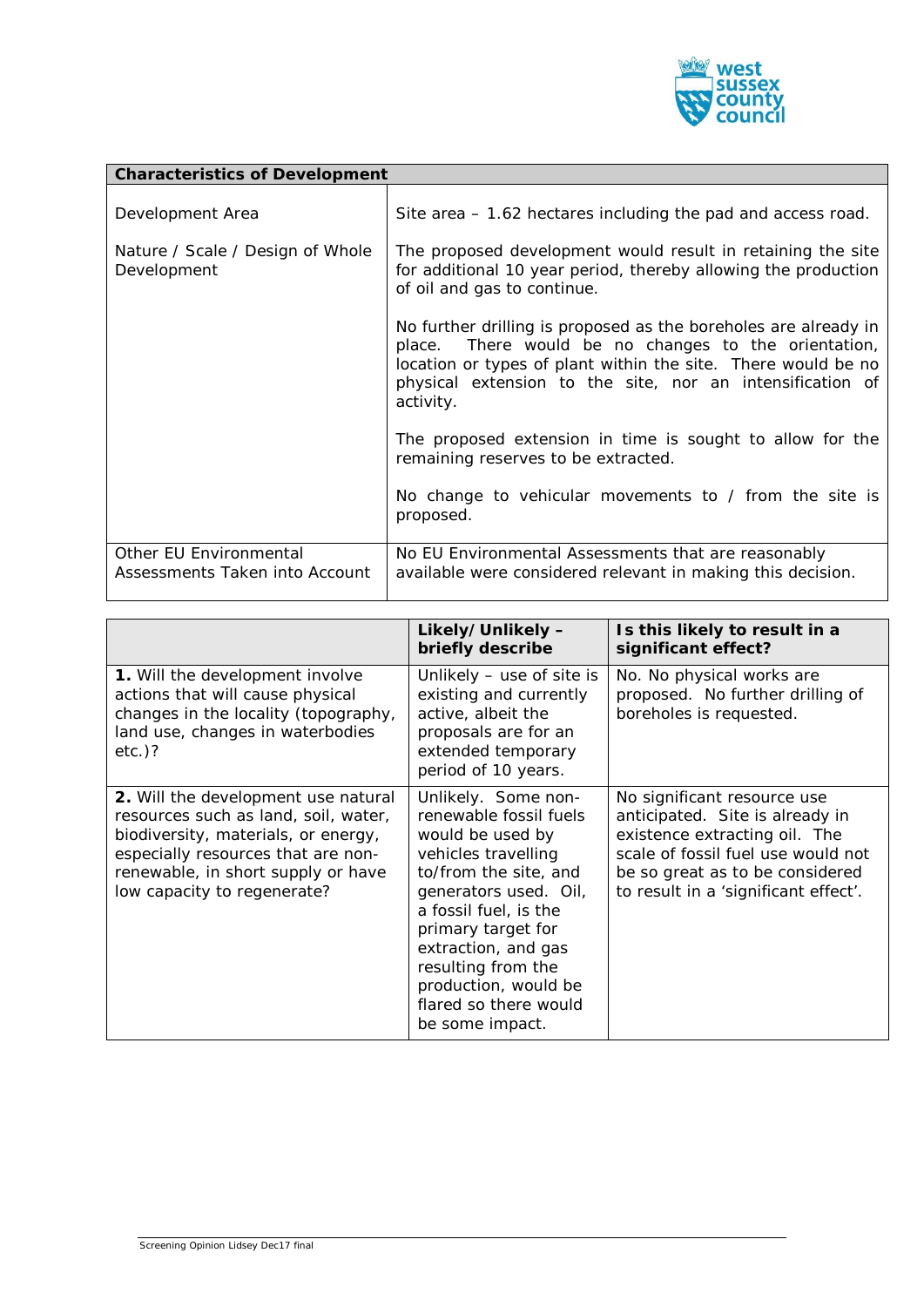

|                                                                                                                                                         | Likely/Unlikely -<br>briefly describe                                                                                                                                                                                                                                        | Is this likely to result in a<br>significant effect?                                                                                                                                                                                                                                                                                                                                                                                                                                                                                                                                                                                                                                                                           |
|---------------------------------------------------------------------------------------------------------------------------------------------------------|------------------------------------------------------------------------------------------------------------------------------------------------------------------------------------------------------------------------------------------------------------------------------|--------------------------------------------------------------------------------------------------------------------------------------------------------------------------------------------------------------------------------------------------------------------------------------------------------------------------------------------------------------------------------------------------------------------------------------------------------------------------------------------------------------------------------------------------------------------------------------------------------------------------------------------------------------------------------------------------------------------------------|
| 3. Will the development involve the<br>use, storage, production of<br>substances or materials that could<br>be harmful to people or the<br>environment? | Likely. Operations<br>involve the production<br>of oil from a borehole<br>and storing on-site<br>prior to being tankered<br>off-site. Any gas<br>produced from the site<br>would be flared.<br>Storage of chemicals<br>on-site and sanitary<br>waste from site<br>employees. | No significant effects anticipated.<br>Existing conditional controls<br>would remain in place under<br>planning permission BN/31/05<br>covering matters including the<br>storage of chemical, fuel and oils<br>alongside complementary<br>Environmental Permitting regime<br>and Health & Safety Executive<br>(HSE) requirements. The well-<br>pad is in-situ and has previously<br>been engineered to protect the<br>water environment. Liquid and<br>solid waste would be contained<br>on site before being taken off to<br>appropriate facilities; gas<br>emissions, chemical storage and<br>any naturally-occurring<br>radioactive materials (NORMs)<br>are managed through<br><b>Environmental Permitting</b><br>process. |
| 4. Will the development produce<br>significant volumes of wastes during<br>construction, operation or<br>decommissioning?                               | Unlikely. Limited waste<br>likely to result from<br>production, particularly<br>as there would be no<br>new physical<br>development or<br>drilling.                                                                                                                          | Significant volumes of waste not<br>anticipated, and would be<br>controlled through the<br><b>Environmental Permitting</b><br>process. No further drilling is<br>proposed and, therefore, there<br>would be no waste generated<br>through that activity.                                                                                                                                                                                                                                                                                                                                                                                                                                                                       |
| 5. Will the development give rise to<br>significant noise, vibration, light,<br>dust, odours?<br>during construction<br>during operation                | Unlikely. Significant<br>noise, vibration, light,<br>dust or odour impacts<br>not anticipated during<br>production. The<br>restoration of the site<br>will result in increased<br>activity, but impacts<br>would be short lived<br>and not significant.                      | No significant impacts<br>anticipated. Any existing<br>conditional controls would remain<br>in place to ensure any impacts<br>are appropriately minimised/<br>mitigated.                                                                                                                                                                                                                                                                                                                                                                                                                                                                                                                                                       |
| 6. Does the proposal have the<br>potential to release pollutants to air,<br>land, or water?                                                             | Likely if not<br>appropriately<br>controlled.                                                                                                                                                                                                                                | No significant effects anticipated<br>given no further drilling is<br>required, and given<br>complementary controls through<br>Environmental Permitting regime,<br>as well as requirements of HSE<br>regarding well design,<br>construction and integrity.                                                                                                                                                                                                                                                                                                                                                                                                                                                                     |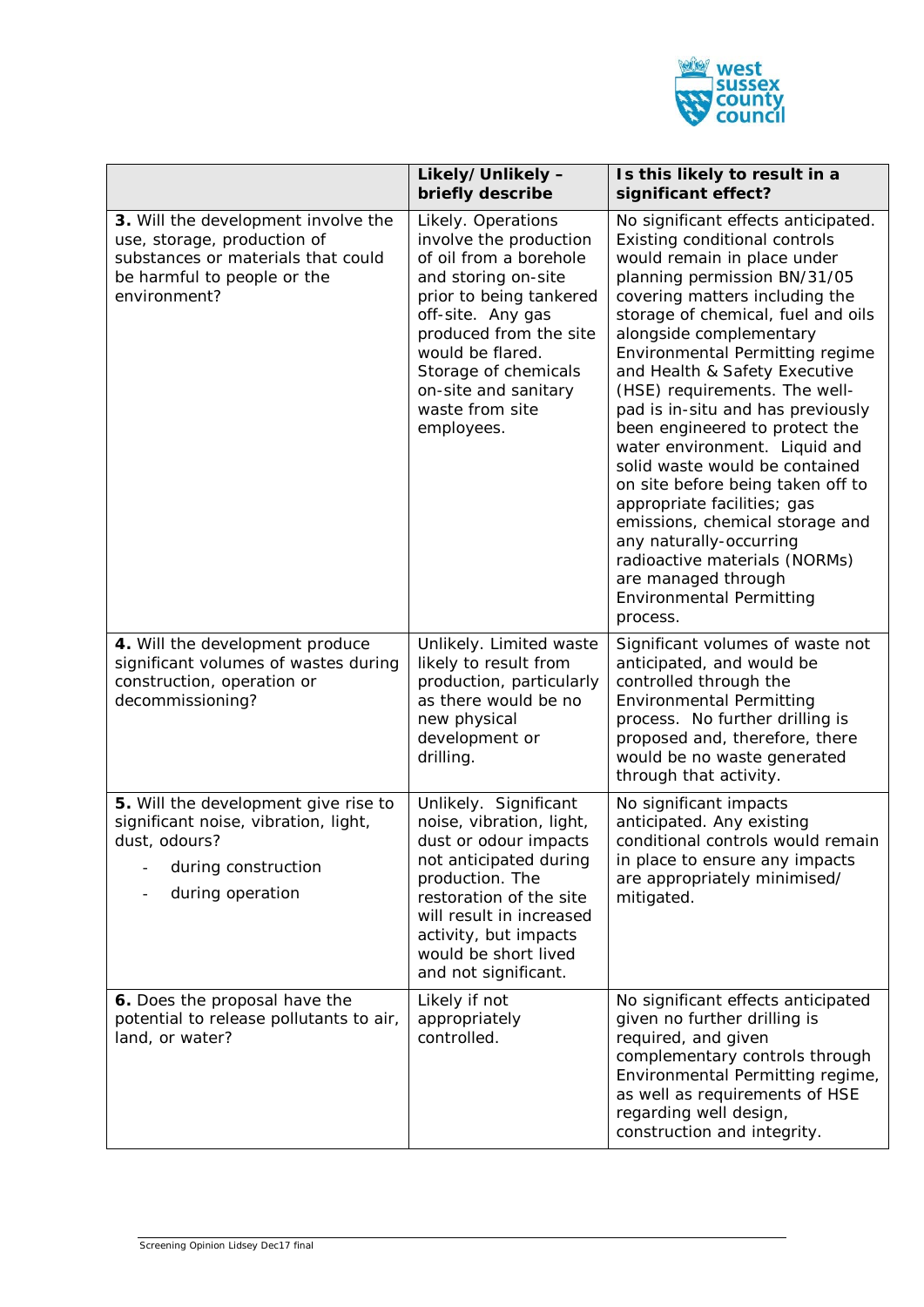

|                                                                                                                                                                                                                                    | Likely/Unlikely -<br>briefly describe                                                                                                                                                                                                                                                                                                                                                                                                                                       | Is this likely to result in a<br>significant effect?                                                                                                                                                                                                          |
|------------------------------------------------------------------------------------------------------------------------------------------------------------------------------------------------------------------------------------|-----------------------------------------------------------------------------------------------------------------------------------------------------------------------------------------------------------------------------------------------------------------------------------------------------------------------------------------------------------------------------------------------------------------------------------------------------------------------------|---------------------------------------------------------------------------------------------------------------------------------------------------------------------------------------------------------------------------------------------------------------|
| 7. Are there areas on or around the<br>location that are already subject to<br>pollution or environmental damage<br>- e.g. where existing environmental<br>standards are exceeded, which<br>could be affected by the project?      | Unlikely. Application<br>site is currently being<br>used for oil production,<br>and there is no<br>indication that relevant<br>environmental<br>standards have been<br>exceeded. There is<br>also a wastewater<br>treatment facility<br>directly to the south, a<br>small industrial unit<br>adjacent, and the site<br>is accessed from an A-<br>road (the A29) but,<br>again, there is no<br>indication that relevant<br>environmental<br>standards have been<br>exceeded. | No significant effects anticipated.<br>No further physical works sought,<br>so development not expected to<br>exacerbate any damage that may<br>be present, given controls of<br>planning and Environmental<br>Permitting processes, and HSE<br>requirements. |
| 8. Is there a high risk of major<br>accidents and/or disasters, including<br>those caused by climate change,<br>during construction or operation of<br>the development that could have<br>effects on people or the<br>environment? | Unlikely. Operations do<br>not pose significant<br>risk in terms of major<br>accident or disaster,<br>particularly given<br>planning,<br>environmental<br>permitting and HSE<br>controls.                                                                                                                                                                                                                                                                                   | No significant effects anticipated.                                                                                                                                                                                                                           |
| 9. Will the project result in social<br>changes e.g. demography,<br>traditional lifestyles, employment?                                                                                                                            | Unlikely. No changes<br>anticipated.                                                                                                                                                                                                                                                                                                                                                                                                                                        | No significant effects anticipated.                                                                                                                                                                                                                           |
| 10.<br>Will the development pose<br>significant risks to human health,<br>for example due to water<br>contamination or air pollution?                                                                                              | Unlikely. Although<br>retention of plant and<br>equipment, and<br>therefore production,<br>is sought for 10 years,<br>controls would be in<br>place to ensure the<br>water environment is<br>not adversely affected.<br>Air emissions would be<br>controlled through the<br>Environmental<br>Permitting process.                                                                                                                                                            | No significant effects anticipated,<br>given no further physical works<br>proposed and controls through<br>planning and Environmental<br>Permitting, and HSE<br>requirements.                                                                                 |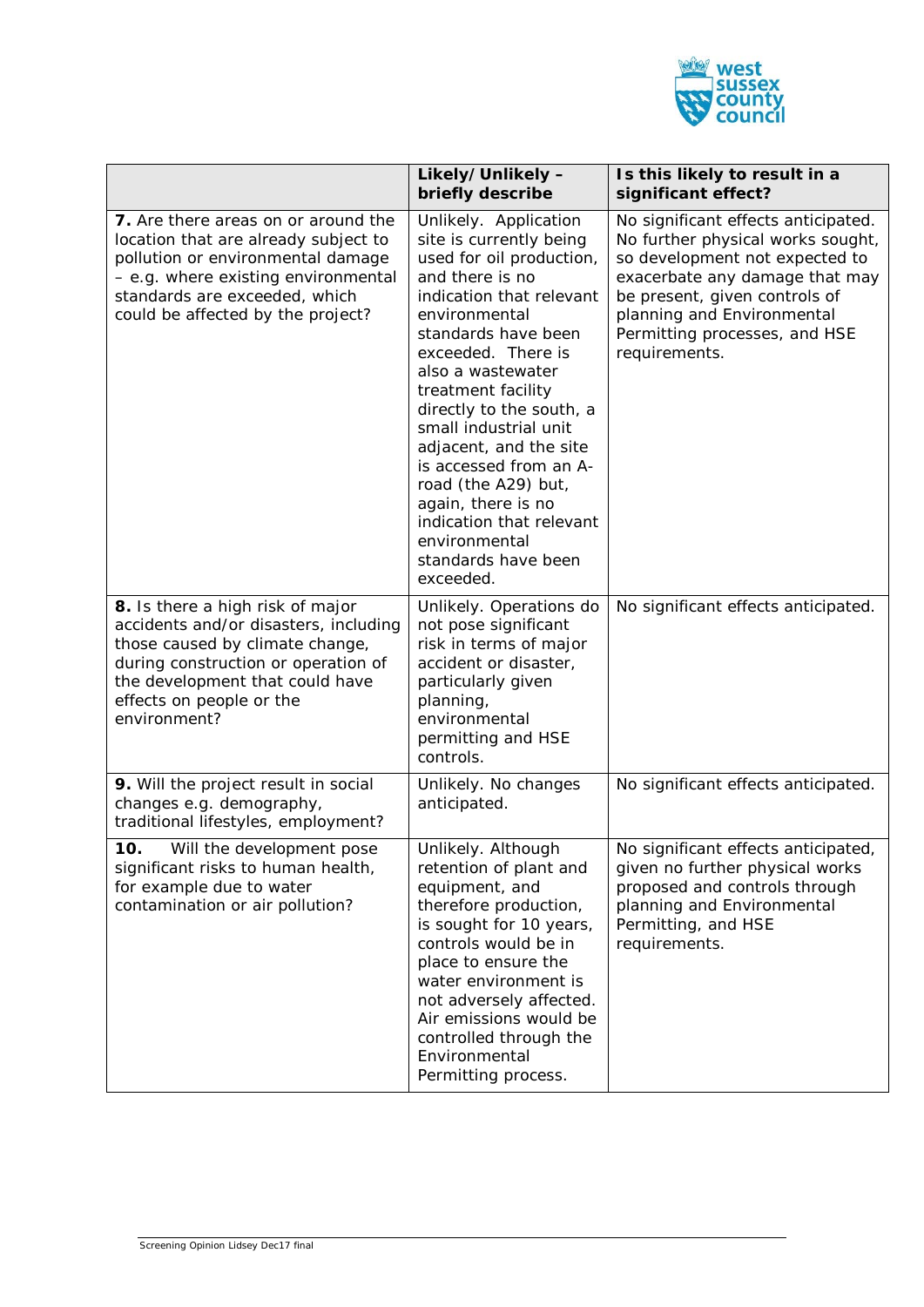

|                                                                                                                                                                                                                                                                                         | Likely/Unlikely -<br>briefly describe                                                                                                 | Is this likely to result in a<br>significant effect?                                                                                                                                                                                                                                                                                                                                                             |
|-----------------------------------------------------------------------------------------------------------------------------------------------------------------------------------------------------------------------------------------------------------------------------------------|---------------------------------------------------------------------------------------------------------------------------------------|------------------------------------------------------------------------------------------------------------------------------------------------------------------------------------------------------------------------------------------------------------------------------------------------------------------------------------------------------------------------------------------------------------------|
| 11.<br>Are there areas on or around<br>the location that are protected<br>under international, national or local<br>legislation for their ecological,<br>landscape, cultural or other value<br>that could be affected by the<br>project?                                                | Site is not located<br>within any protected<br>landscapes or subject<br>to any other<br>ecological, cultural or<br>other designation. | No significant effects anticipated,<br>given the distance from any<br>designation, the mature<br>screening and that there are no<br>further physical works proposed.<br>After 10 years the site would be<br>restored to agricultural<br>grassland.                                                                                                                                                               |
| 12.<br>Are there any other areas<br>around the location that are<br>important for their ecology e.g.<br>wetlands, riparian areas, river<br>mouths, mountains, forests, coastal<br>zones, the marine environment,<br>nature reserves and parks that<br>could be affected by the project? | The Brooks, a Local<br>Nature Reserve, is<br>located approximately<br>1.9km to the south of<br>the site.                              | No significant effects anticipated,<br>given the separation by the A29,<br>the mature screening, that there<br>are no further physical works<br>proposed and the ability of<br>planning / permitting/HSE<br>regimes to ensure measures are<br>in place to contain emissions.                                                                                                                                     |
| 13.<br>Are there any areas on or<br>around the location that are used by<br>protected or sensitive species of<br>fauna or flora that could be affected<br>by the project?                                                                                                               | Unlikely. No further<br>physical works are<br>proposed.                                                                               | No significant effects considered<br>likely. Should further potential<br>impacts be identified, conditions<br>could be imposed to ensure that<br>they would not be significant.                                                                                                                                                                                                                                  |
| 14.<br>Are there any inland,<br>coastal, marine or underground<br>waters on or around the location<br>that could be affected by the<br>project?                                                                                                                                         | Site is not within or<br>near groundwater<br>source protection<br>zone.                                                               | No significant effects anticipated.<br>In addition, site impermeably<br>sealed and bunded; potential<br>impacts on surface and<br>groundwater controlled through<br>Environmental Permitting and<br>HSE regimes.                                                                                                                                                                                                 |
| 15.<br>Are there any areas or<br>features of high landscape or scenic<br>value on or around the location that<br>could be affected by the project?                                                                                                                                      | Unlikely. No such<br>features identified in<br>vicinity.                                                                              | No significant effects anticipated.<br>Site is largely screened from<br>wider views by mature trees and<br>grassed bunds.                                                                                                                                                                                                                                                                                        |
| Is the project in a location<br>16.<br>where it is likely to be highly visible<br>to many people?                                                                                                                                                                                       | Unlikely. Although on a<br>PROW, the well pad is<br>screened on all sides.                                                            | Significant effects unlikely given<br>no physical works are proposed,<br>and the distance from the road<br>and the mature screening from<br>trees and hedgerows. Flare is<br>shrouded. The nearest residential<br>property, the Old Cottage, is<br>460m to the south-west.<br>The<br>closest public footpath is directly<br>south of the well pad, but only<br>gives transient views through the<br>access gate. |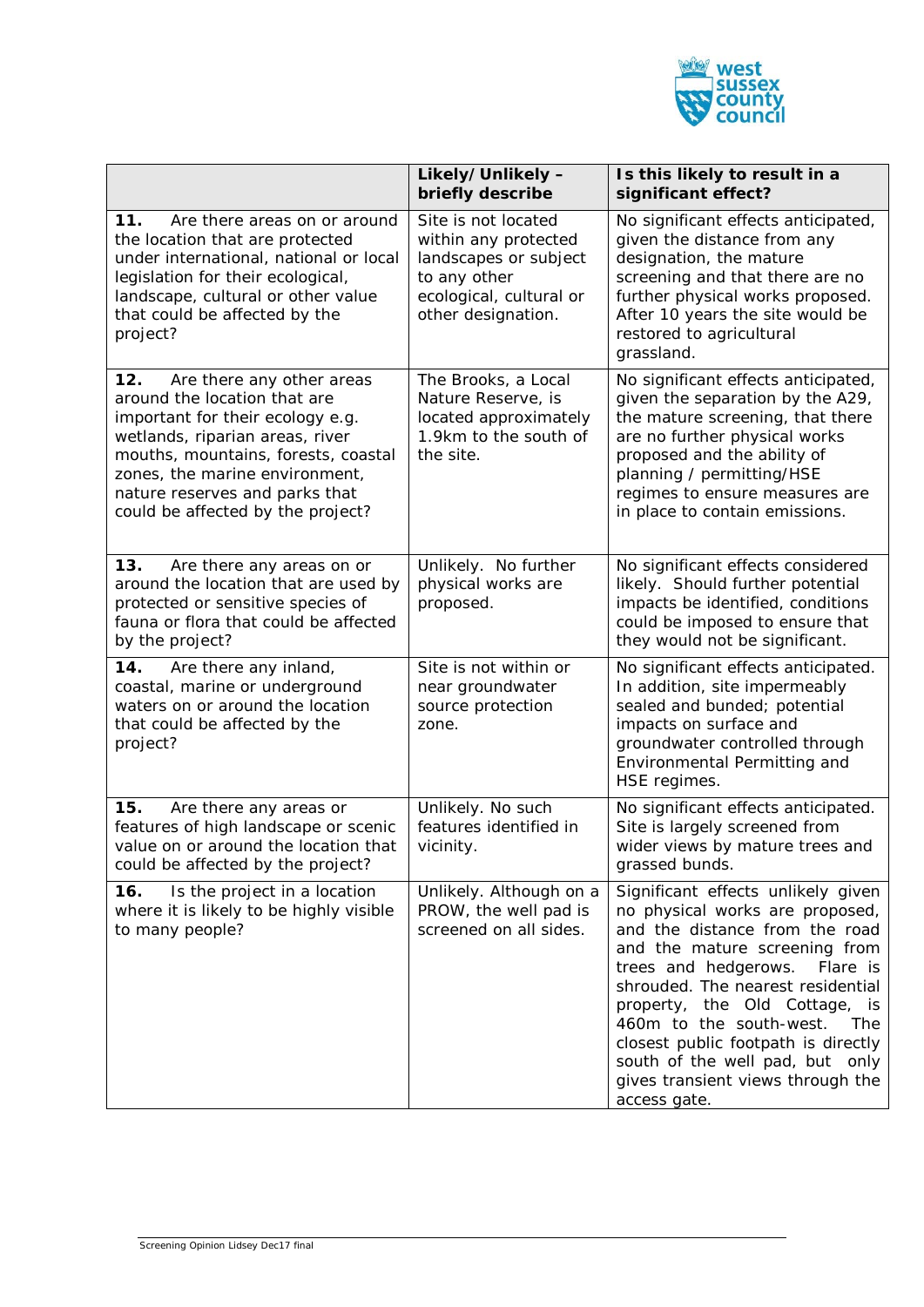

|                                                                                                                                                                                            | Likely/Unlikely -<br>briefly describe                                                                                                                                                                           | Is this likely to result in a<br>significant effect?                                                                                                                                                                                                                |
|--------------------------------------------------------------------------------------------------------------------------------------------------------------------------------------------|-----------------------------------------------------------------------------------------------------------------------------------------------------------------------------------------------------------------|---------------------------------------------------------------------------------------------------------------------------------------------------------------------------------------------------------------------------------------------------------------------|
| Are there routes on/around<br>17.<br>the location that are used by the<br>public for access to recreation or<br>other facilities that could be<br>affected by the project?                 | Likely. The nearest<br>PROW is directly to the<br>south of the well pad.                                                                                                                                        | No significant impacts<br>anticipated. Although the PROW<br>is directly south of the well pad,<br>people cannot access the site due<br>to fencing surrounding the well<br>pad. The site is also screened by<br>mature trees and grassed bunds.                      |
| 18.<br>Are there any routes on or<br>around location that are susceptible<br>to congestion or cause<br>environmental problems that could<br>be affected by the project?                    | Unlikely. No Air<br><b>Quality Management</b><br>Area in the locality.<br>A29 subject to usual<br>traffic.                                                                                                      | HGV movement numbers are low<br>and while the development would<br>continue longer than is currently<br>the case, the impact is not<br>expected to be significant. Not<br>expected to significantly<br>exacerbate impacts of congestion<br>or environment problems. |
| 19.<br>Are there any features of<br>historic or cultural importance on or<br>around the location that could be<br>affected by the project?                                                 | Unlikely. No such<br>buildings/ features<br>within close proximity<br>to site.                                                                                                                                  | No significant impacts<br>anticipated. An archaeological<br>notification area lies 90m to the<br>west but would be unaffected as<br>no further physical works are<br>proposed.                                                                                      |
| 20.<br>Will there be any loss of<br>Greenfield land?                                                                                                                                       | After 10 years, the site<br>will have been<br>restored to agricultural<br>grassland in<br>accordance with<br>approved restoration<br>scheme.                                                                    | No impacts anticipated.                                                                                                                                                                                                                                             |
| 21.<br>Are there existing land uses<br>around the location that could be<br>affected by the project?                                                                                       | Unlikely. Surrounding<br>uses and agricultural<br>land unlikely to be<br>affected, particularly<br>as use has been in<br>existence for more<br>than ten years.                                                  | No significant impacts anticipated<br>given the contained nature of the<br>land use.                                                                                                                                                                                |
| 22.<br>Are there areas on or around<br>the location that are densely<br>populated or built-up, that could be<br>affected by the project?                                                   | Unlikely. Site is within<br>a countryside location<br>with sporadic<br>residential (and<br>caravan sites),<br>agricultural and some<br>business enterprises in<br>the general area so<br>not densely populated. | No significant effects anticipated.<br>HGV numbers accessing the site<br>would be low and impact not<br>likely to be significant.                                                                                                                                   |
| 23.<br>Are there areas on or around<br>the location that are occupied by<br>sensitive land uses e.g. hospitals,<br>schools, community facilities that<br>could be affected by the project? | Unlikely. No sensitive<br>uses identified in<br>vicinity of site.                                                                                                                                               | No significant effects anticipated.                                                                                                                                                                                                                                 |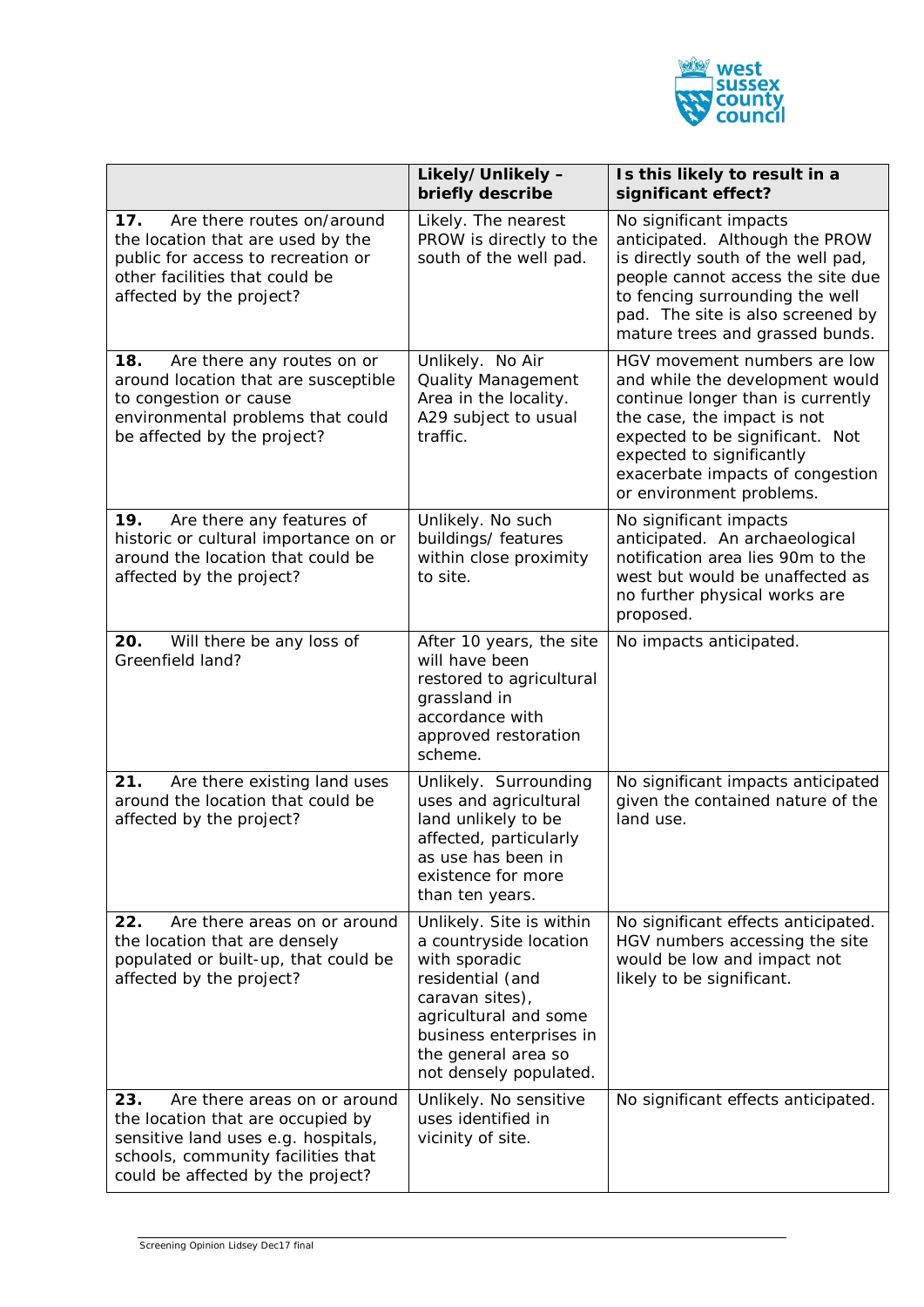

|                                                                                                                                                                                                                                             | Likely/Unlikely -<br>briefly describe                                                                       | Is this likely to result in a<br>significant effect?                                                                                                                                            |
|---------------------------------------------------------------------------------------------------------------------------------------------------------------------------------------------------------------------------------------------|-------------------------------------------------------------------------------------------------------------|-------------------------------------------------------------------------------------------------------------------------------------------------------------------------------------------------|
| Are there any areas in or<br>24.<br>near the application site that<br>contain high quality or scarce<br>resources that could be affected by<br>the development, e.g. groundwater<br>resources, forestry, agriculture,<br>tourism, minerals? | Unlikely.                                                                                                   | No significant effects considered<br>likely, given ability of<br>Environmental Permitting regime<br>to control emissions.                                                                       |
| 25.<br>Is the location susceptible to<br>earthquakes, subsidence,<br>landslides, erosion, flooding, or<br>adverse climatic conditions that<br>could cause the project to present<br>environmental problems?                                 | Unlikely. No such<br>features present. No<br>further physical works<br>or drilling proposed.                | No significant effects anticipated.                                                                                                                                                             |
| 26.<br>Are there plans for future<br>land uses on or around the site that<br>could be affected by the project?                                                                                                                              | Likely. Realignment of<br>A29 proposed nearby,<br>and significant areas of<br>housing proposed to<br>north. | No significant effects anticipated<br>given that realignment and<br>housing would need to take into<br>account continuing existence of<br>oil site.                                             |
| 27.<br>Is there a potential for<br>transboundary impacts?                                                                                                                                                                                   | Unlikely. Site is not<br>near any boundaries.                                                               | No significant effects identified.                                                                                                                                                              |
| 28.<br>Will any effects be unusual in<br>the area or particularly complex?                                                                                                                                                                  | Unlikely. No complex<br>effects anticipated.                                                                | No significant effects identified,<br>given controls in place through<br>planning and Environmental<br>Permitting regimes, as well as<br>controls through the Oil and Gas<br>Authority and HSE. |

### **Conclusion**

This Screening Opinion relates to a proposal for a temporary, albeit 10 years extension to the permission for production at Lidsey oil well site, Lidsey Road, Aldingbourne, West Sussex. This would allow the remaining reserves of oil to be extracted prior to restoring the site back to its original state.

The site currently has permission for hydrocarbon production under planning permission BN/31/05 granted in February 2006 and which expires on  $16<sup>th</sup>$ February 2018.

The site is not within a 'sensitive area' as defined in Schedule 2 to the EIA Regulations. It is not subject to any other ecological, landscape, historic or other constraints and it is not within an area identified as being at risk of flooding, or in a groundwater source protection zone.

The above table sets out, in detail, this authority's conclusions in relation to the selection criteria in Schedule 3 to the EIA Regulations.

This is expanded upon in National Planning Practice Guidance: Environmental Impact Assessment (revised 28 July 2017) which seeks to assist local planning authorities in determining whether a project is likely to have significant environmental effects. This includes 'Annex: indicative screening thresholds' which states are *"indicative only and are intended to help determine whether significant effects are likely".*

Screening Opinion Lidsey Dec17 final